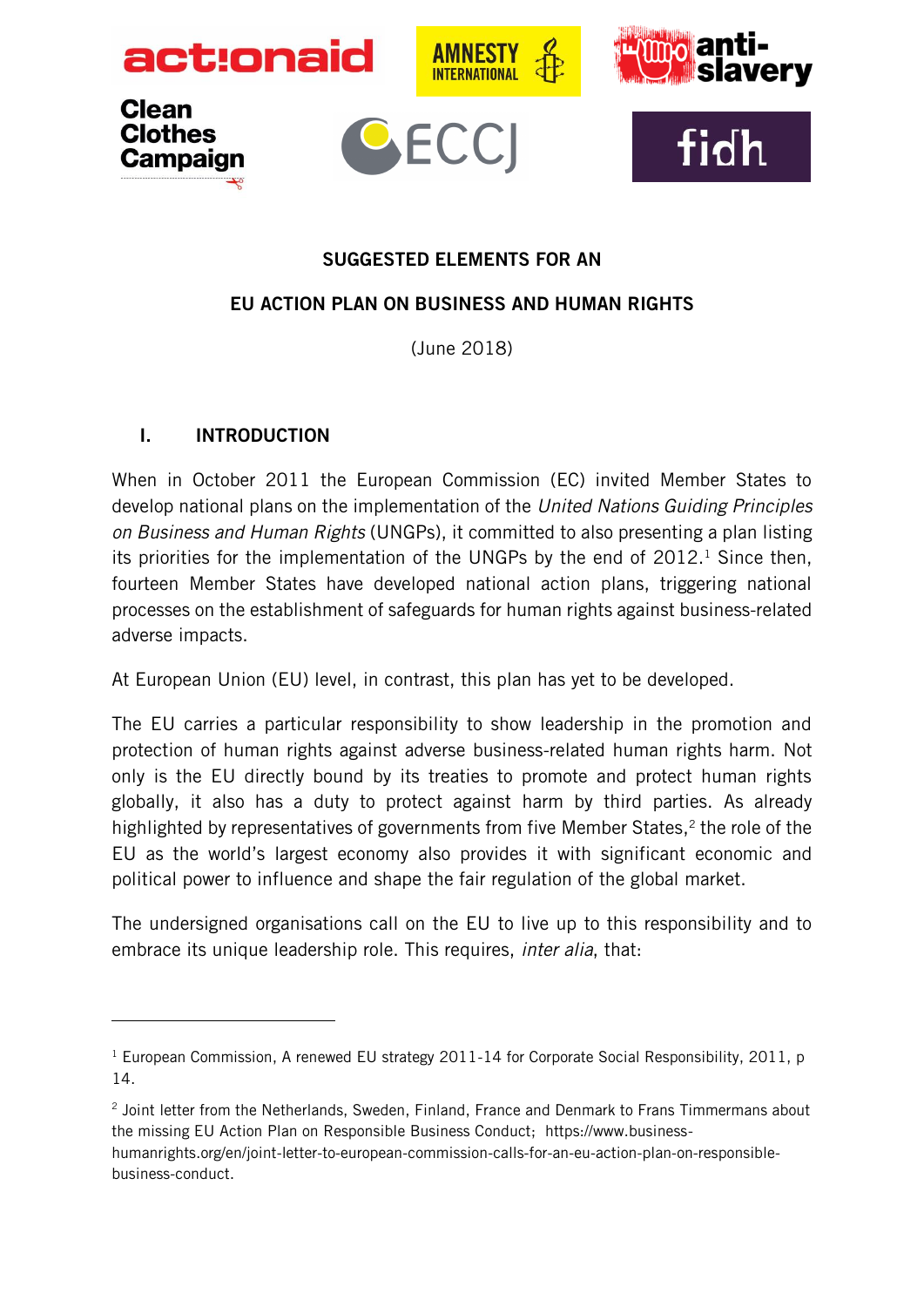- Such a commitment is reflected in its organisational structure and in a coordinated, ambitious approach towards business and human rights across all relevant sectors. Business and human rights issues need their own home in the EC and the European External Action Service (EEAS) - they need a strong voice. The organisational structure should also ensure that the UNGPs are meaningfully and effectively implemented across all relevant sectors and departments, including but not limited to Directorate-Generals of Trade, Justice, Internal Market, and International Development Cooperation.
- The EU ensure constructive engagement with the process toward the **establishment of a legally binding instrument** on business and human rights at the United Nations;
- The EC and EEAS begin speedily and effectively the process of **developing an** EU Action Plan (EU AP) with the aim of achieving the full implementation of the UNGPs throughout the EU;
- The EC incentivises and encourages EU Member States to establish more ambitious and forward-looking National Action Plans and to effectively implement them. Equally, existing National Action Plans that fail to effectively protect human rights, provide access to remedy or compel companies to respect human rights, should be revised.

With this document, the undersigned organisations wish to highlight the urgency for a coordinated and ambitious EU approach towards business and human rights. The process for the development of an EU AP should be started post-haste. This paper respectfully presents our expectations for such an EU AP.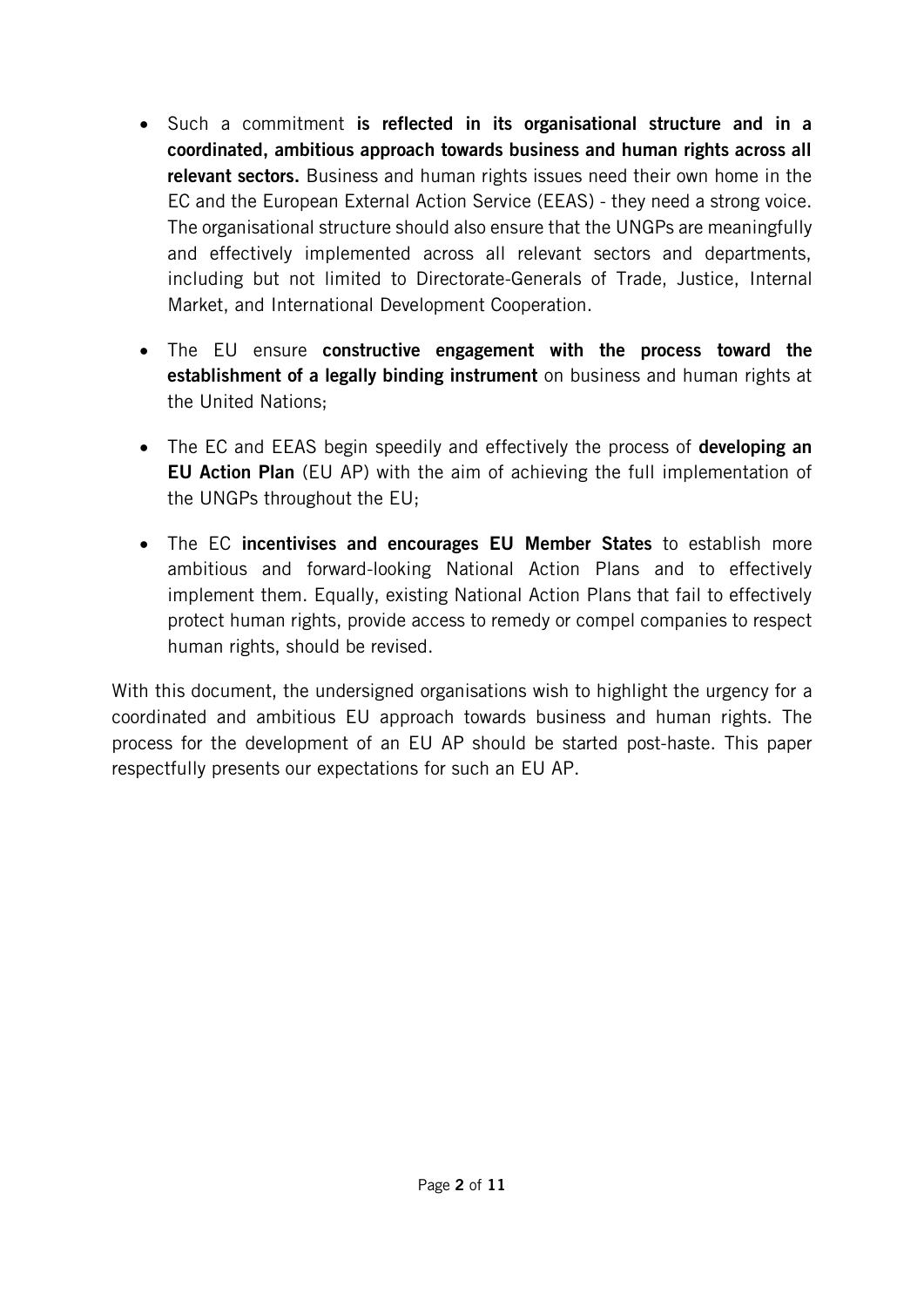## II. GENERAL ELEMENTS

A EU AP should build on the EU's endorsement of the UNGPs and entail strong, ambitious and concrete commitments to promote and implement these human rights standards and principles within and outside of the EU.

The EU AP should be developed in consultation with all stakeholders, including civil society, trade unions and right-holders at risk, both internal and external to the EU. It should outline current gaps in the implementation of human rights and labour rights standards; define short, mid- and long-term objectives to address these gaps; and identify and commit to actions to achieve these objectives. The EU AP should ensure accountability, which requires allocation of clear responsibilities, measurable objectives and outcomes as well as a timeframe for their delivery.

The EU AP should be taken as an opportunity to develop a systematic approach to the protection and respect of human rights in the context of business operations addressing all three pillars of the UNGPs. It should draw from and include concrete commitments in relation to the Opinion and [Recommendations](http://www.dw.com/en/eu-commission-plans-ban-on-plastic-waste/a-43949554) of the Fundamental Rights Agency (FRA) issued in 2017. The EU AP should also reflect the variety of policy areas which are of relevance for the implementation of business and human rights standards, such as corporate governance, trade, finance, including as well those policy areas which are usually often overlooked in the business and human rights discussion such as development cooperation and economic diplomacy.

The EU AP should also pursue better policy alignment between EU institutions which foster economic activities. For instance, improved cooperation with the EEAS will assist the European Investment Bank (EIB) in identifying human rights risks and possible risk mitigation measures when considering financing a project.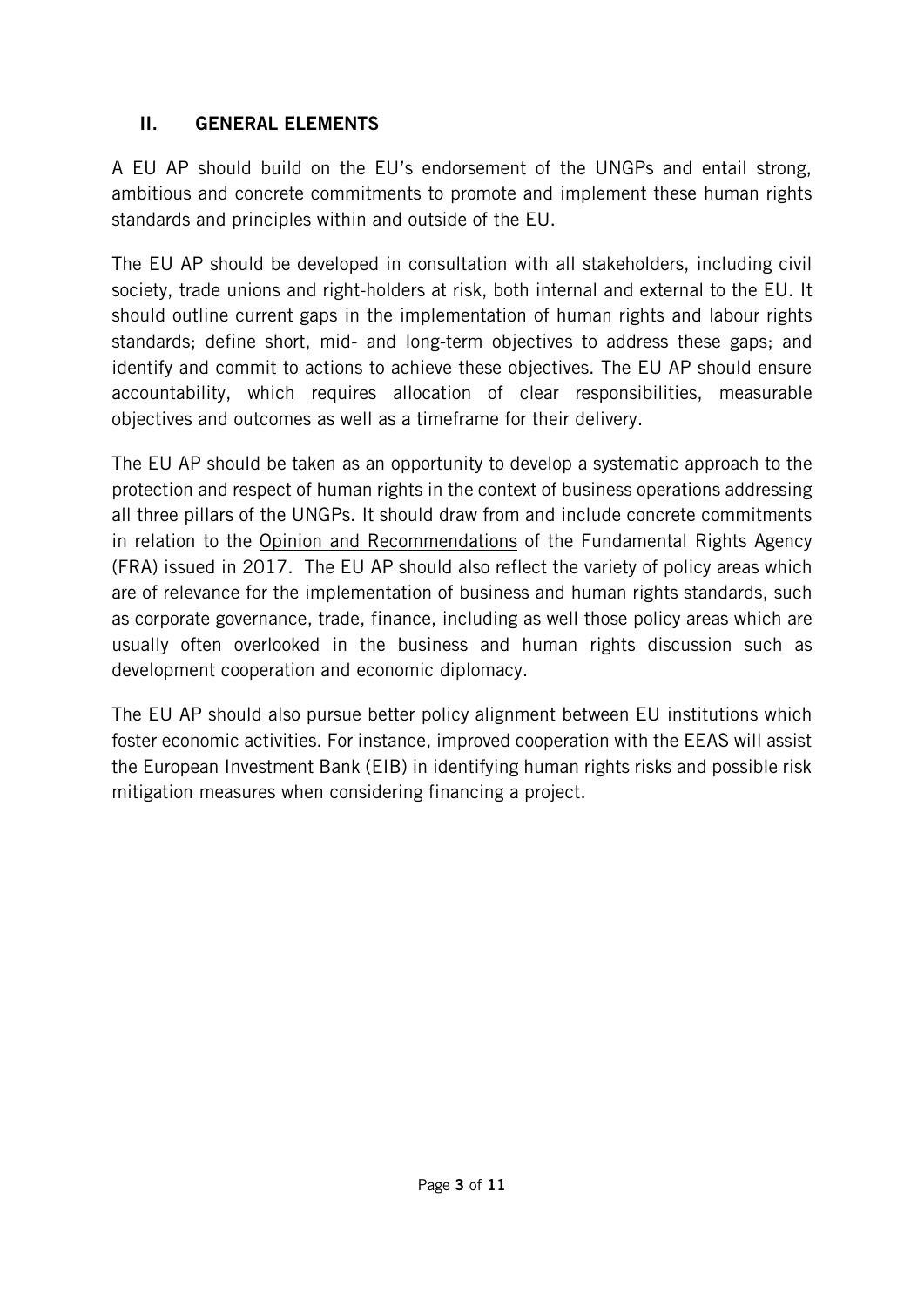## III. PILLAR 1: THE STATE DUTY TO PROTECT HUMAN RIGHTS

The UNGPs clarify that within their jurisdiction, states must protect against human rights abuse by third parties through effective policies, legislation, regulations and adjudication.<sup>3</sup> They should ensure that all business enterprises domiciled in their territory and/or jurisdiction respect human rights throughout their operations. Despite having exclusive and shared competences in a number of relevant areas (e.g. common commercial policy, freedom of establishment), the EU has so far made little use<sup>4</sup> of its regulatory instruments.

#### A) A legislative approach to corporate accountability

The obligation to protect requires state parties to prevent and redress infringements of human rights that occur outside their territories due to the activities of business entities over which they can exercise control.<sup>5</sup> The need for a regulatory approach towards corporate accountability at EU level has been repeatedly voiced by the European Parliament<sup>6</sup>, national Parliaments<sup>7</sup> and civil society. The EU AP should therefore entail a commitment to develop legislation introducing a corporate "duty of care" or "vigilance" towards individuals and communities affected by their global operations, including mandatory Human Rights Due Diligence regarding a company's operations, investments, business relations and global supply chains.

In this context, we welcome as an important initial step that the European Commission's Action Plan on Financing Sustainable Growth<sup>8</sup> commits to looking into,

<sup>3</sup> Principle 1 of the UNGPs,

[http://www.ohchr.org/Documents/Publications/GuidingPrinciplesBusinessHR\\_EN.pdf.](http://www.ohchr.org/Documents/Publications/GuidingPrinciplesBusinessHR_EN.pdf)

<sup>4</sup> The only legislation imposing a human rights due diligence obligation on business is the Regulation laying down supply chain due diligence obligations for Union importers of tin, tantalum and tungsten, their ores, and gold originating from conflict-affected and high-risk areas (2017).

<sup>5</sup> General comment No. 24 (2017) on State obligations under the International Covenant on Economic, Social and Cultural Rights in the context of business activities, para 30-31.

<sup>6</sup> [European Parliament report on EU Flagship initiative for the garment sector](http://www.europarl.europa.eu/sides/getDoc.do?pubRef=-//EP//TEXT+REPORT+A8-2017-0080+0+DOC+XML+V0//EN&language=en) (2017); [European](http://www.europarl.europa.eu/sides/getDoc.do?pubRef=-//EP//TEXT+REPORT+A8-2017-0269+0+DOC+XML+V0//EN)  [Parliament report on Global Value Chains](http://www.europarl.europa.eu/sides/getDoc.do?pubRef=-//EP//TEXT+REPORT+A8-2017-0269+0+DOC+XML+V0//EN) [\(2017\);](http://www.europarl.europa.eu/sides/getDoc.do?pubRef=-//EP//TEXT+REPORT+A8-2017-0269+0+DOC+XML+V0//EN) [European Parliament report on corporate liability for](http://www.europarl.europa.eu/sides/getDoc.do?type=REPORT&reference=A8-2016-0243&language=EN)  [serious human rights abuses in third countries](http://www.europarl.europa.eu/sides/getDoc.do?type=REPORT&reference=A8-2016-0243&language=EN) (2016).

<sup>7</sup> See for example Green Card Initiative in 2016 [http://corporatejustice.org/news/132-members-of-8](http://corporatejustice.org/news/132-members-of-8-european-parliaments-support-duty-of-care-legislation-for-eu-corporations) [european-parliaments-support-duty-of-care-legislation-for-eu-corporations.](http://corporatejustice.org/news/132-members-of-8-european-parliaments-support-duty-of-care-legislation-for-eu-corporations)

<sup>8</sup> <https://eur-lex.europa.eu/legal-content/EN/TXT/?uri=CELEX:52018DC0097>. Action Point 10: "To promote corporate governance that is more conducive to sustainable investments, by Q2 2019, the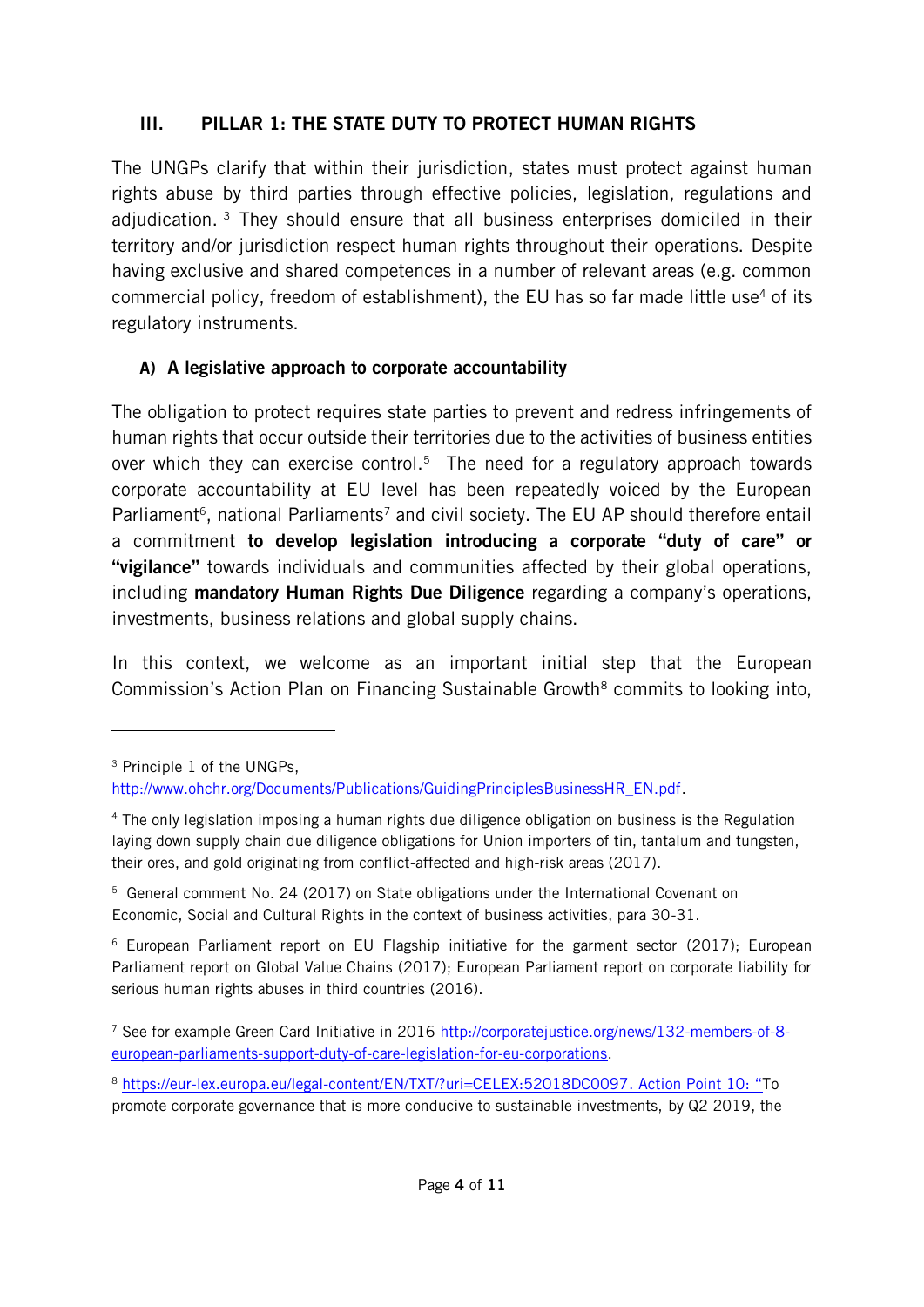among other initiatives, the possible need to require corporate boards to develop appropriate due diligence throughout the supply chain. Yet, we believe that the Action Plan on Financing Sustainable Growth falls short of adequately incorporating human rights into its sustainability approach.

## B) Trade and investment policies encouraging responsible business conduct

With regards to trade and investment relations with non-EU countries, the EU must ensure that its policies and the trade agreements it implements are not harmful to the enjoyment of human rights abroad, but are rather designed and implemented in order to consolidate human rights (Art. 21 TEU). The EU AP should therefore entail an explicit commitment to the improvement of human rights impact assessments ahead of trade negotiations, to ensure that trade and investment agreements entail adequate safeguards to address human rights risks related to business conduct or any negative impact the agreement may have on human rights; and to ensure that access to remedy is available to people, workers and communities affected by alleged human rights abuses by and linked to companies benefitting from the agreement. The EU AP should foresee the establishment of efficient monitoring and complaint mechanisms regarding those human rights risks and harms. Also, the EU AP should commit that the EU seeks to obtain from its partners the ratification of core human rights conventions and fundamental labour standards before the conclusion of trade and investment agreements to help creating a local environment conducive to responsible trade and investments.

The EU AP should ensure that investment agreements and policies respect and promote the UNGPs and fundamental labour standards. It should reflect an approach to investments that recalls the parties' obligation to protect against human rights abuses by third parties, including business enterprises (principle 1), and that obliges business enterprises to respect, not only domestic law, but the internationally recognized human rights – understood, at a minimum, as those expressed in the International Bill of Human Rights and the principles concerning fundamental rights set out in the International Labour Organization's Declaration on Fundamental Principles and Rights at Work (principle 12).

Commission will carry out analytical and consultative work with relevant stakeholders to assess: (i) the possible need to require corporate boards to develop and disclose a sustainability strategy, including appropriate due diligence throughout the supply chain, and measurable sustainability targets; and (ii) the possible need to clarify the rules according to which directors are expected to act in the company's long-term interest."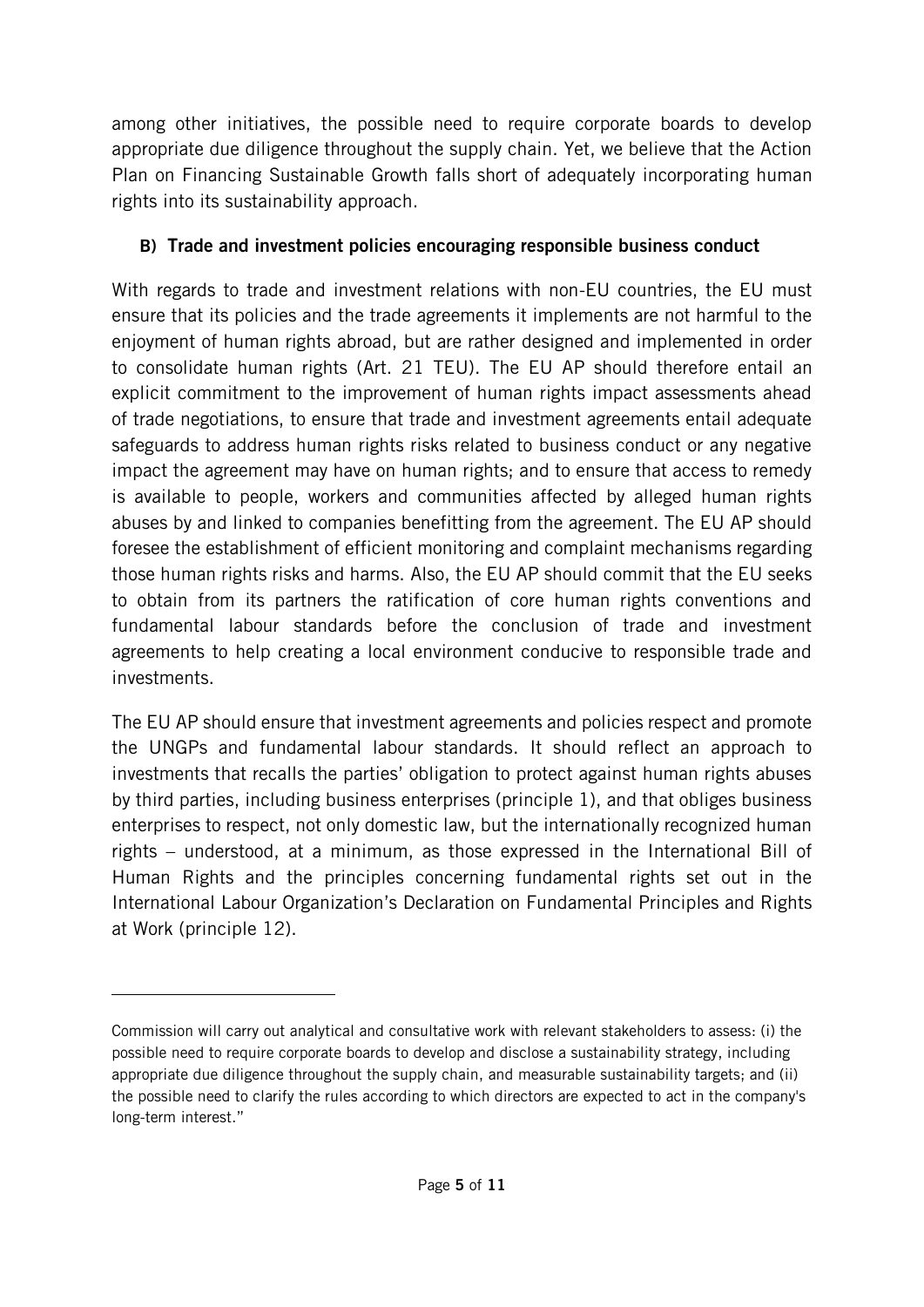In addition, the EU AP should commit to a better implementation of principle 9 of the UNGPs, by explicitly ensuring adequate policy and regulatory space to protect human rights under the terms of such agreements.

A new investment framework should include a binding investors' due diligence obligation on human and labour rights, and environmental protection. Last but not least, the EU AP should commit the EU to ensure the multilateral discussions about the Multilateral Investment Court encompass the necessity to protect human rights and the environment.

## C) Ensuring an enabling environment for human rights defenders and other civil society actors

All over the world, human rights defenders and other civil society actors are crucial to exposing human rights abuses, providing support to victims of abuse and identifying and mitigating adverse business-related human rights impacts. At the same time, there are increasing records of threats against, and attacks on, human rights defenders as well as worsening restrictions from both governments and private actors in retaliation against this work. <sup>9</sup> Equally, the space for civil society to express concerns about adverse human rights impacts and to engage in the mitigation of harm is shrinking globally, for instance as activists face criminalization for engaging in public protest or so-called SLAPP lawsuits (Strategic Litigation Against Public Participation) with the intention to intimidate and silence critics.

The EU AP should commit to concrete steps to ensure that human rights defenders and civil society actors working on issues of business and human rights are able to undertake their work in a safe and enabling environment free from hindrance and insecurity. It should outline how the EU Guidelines on Human Rights Defenders will be implemented as regards the specific situation of human rights defenders who work on business-related human rights issues, also with regard to the role of business in potentially contributing to human rights harm or in helping to protect defenders and the civic space. This should also address the particular challenges that women and children human rights defenders face.

The EU AP should further recognize the crucial role human rights defenders can play in human rights due diligence and in enabling business to engage with affected right-

<sup>9</sup> See the 2017 Annual Report on 'Human Rights Defenders at Risk' by Frontline Defenders. https://www.frontlinedefenders.org/en/resource-publication/annual-report-human-rights-defenders-risk-2017.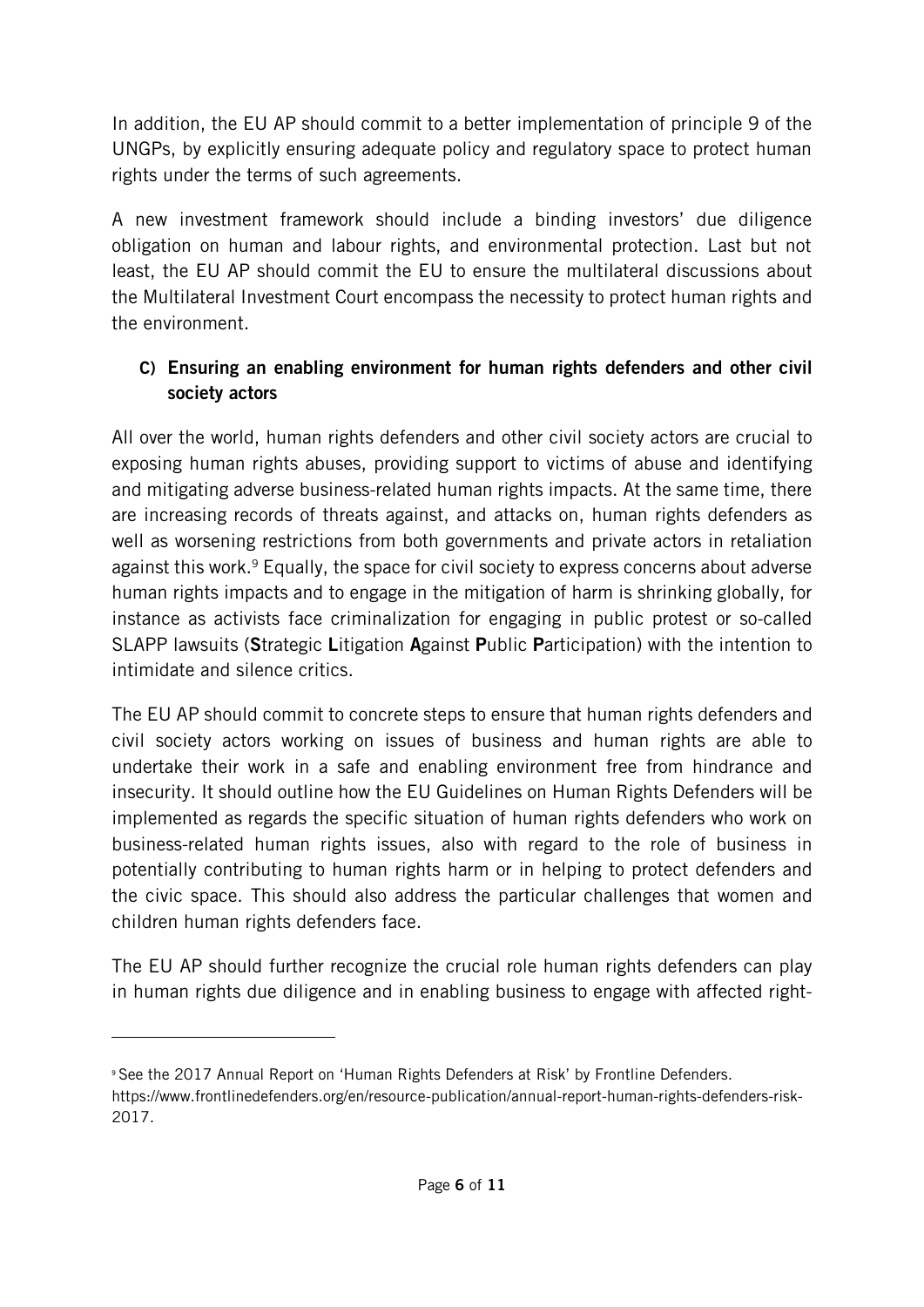holders and to understand human rights concerns. It should express the EU's expectation towards business to engage with, respect and support human rights defenders in line with the UNGPs. Furthermore, it should commit to engage with business on the basis of the forthcoming Guidelines for Business on engaging and respecting human rights defenders by the UN Working Group on Business and Human Rights.<sup>10</sup>

Finally, the EU should encourage Member States and partner governments to investigate any alleged threats, attacks and acts of intimidation against human rights defenders or civil society actors in connection with their work.

## D) Basing endorsement of economic activity on human rights

Any direct or indirect endorsement of economic activities (financially or politically), within and outside of the EU must respect, integrate and promote international human rights law; business and human rights standards and core labour standards. This will, for instance, regularly require human rights impact assessments for economic or development policies (taking into account the rights and needs of vulnerable groups), agreements and projects, human rights due diligence requirements for business which benefit from these policies and projects, and awareness raising among policy makers and implementers.

# The EU AP should in particular take into account the following:

- Direct or indirect financing of economic activity e.g. through the EIB or the European Fund for Sustainable Development, should be preceded by a human rights and environmental impact assessment of the prospective activity, as well as require ongoing human rights due diligence by companies and effective accountability mechanisms towards the investor and the public. Effective grievance mechanisms should be available. Responsible tax behaviour by European companies should be encouraged.
- The implementation of the UNGPs should be an objective of **economically driven** diplomacy, such as raw materials and energy diplomacy. The process of designing diplomatic strategies and policies should include a gender-sensitive human rights impact assessment and ensure the respect for, and the promotion of, human rights law and labour rights standards. The implementation of the

<sup>&</sup>lt;sup>10</sup> See UN Working Group on Business and Huma Rights' website,

http://www.ohchr.org/EN/Issues/Business/Pages/HRDefendersCivicSpace.aspx.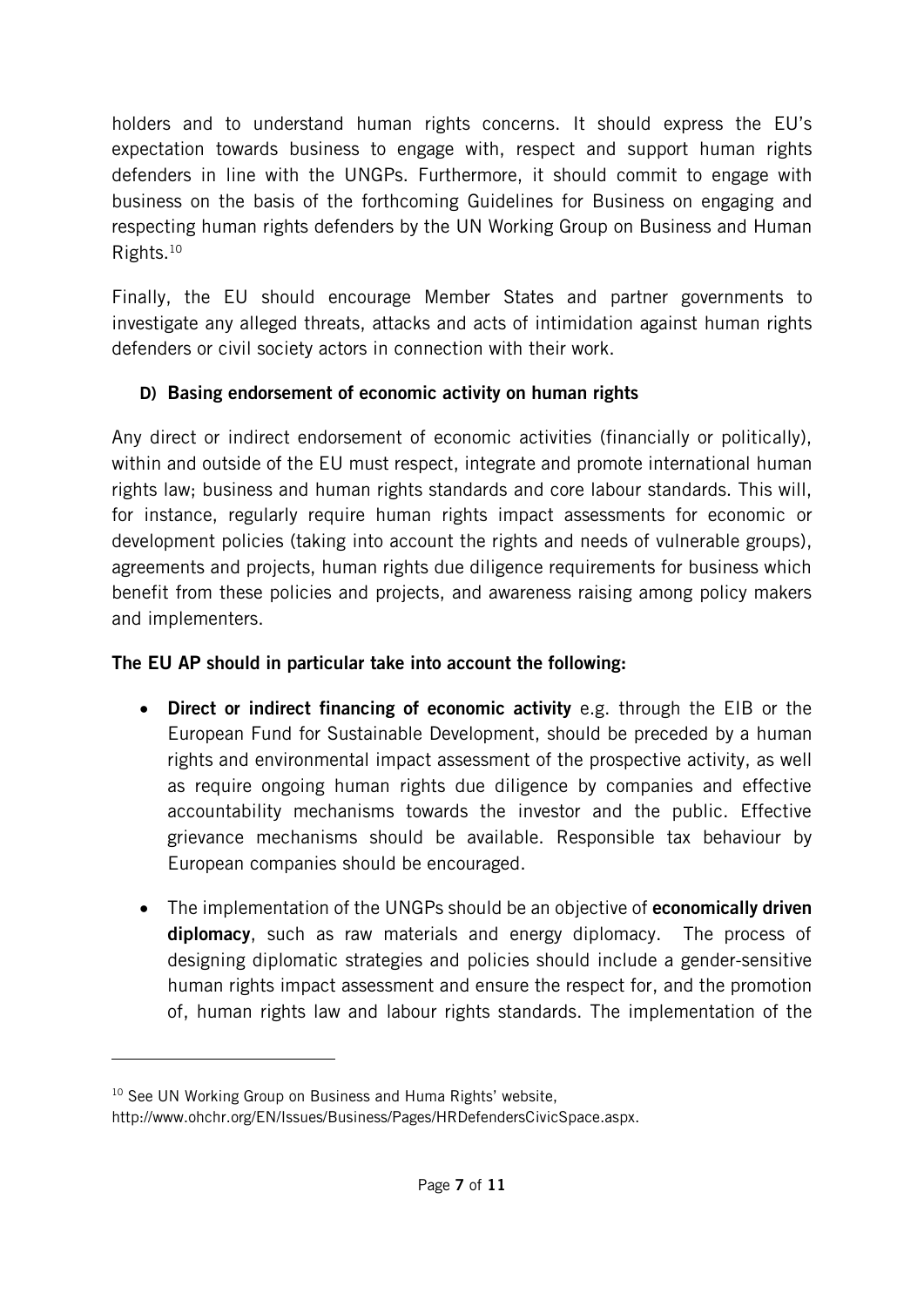UNGPs should further become a standing agenda point of the EU's political dialogues (e.g. raw materials dialogue). These dialogues should include structured dialogue with civil society, including affected communities, workers' organisations and other rights-holders.

- Practical support to small and medium enterprises and business investments abroad, e.g. assistance to achieve compliance with national standards and legislation by EU delegations and Member State embassies, should encompass compliance with international human rights standards and take into particular account the rights and needs of vulnerable or discriminated groups.
- Inclusion of human rights due diligence standards in **procurement contracts** of all EU institutions and develop recommendations and implementing guidance to Member States on the uptake of human rights due diligence standards in procurement contracts (the Commission has already committed to do so as regards conflict minerals); furthermore inclusion of exclusion criteria for businesses that fail to comply with transparency and due diligence legislation in countries where they operate and for businesses convicted of criminal activities related to human trafficking and other human rights abuses.
- Establishment of mandatory human rights due diligence requirements for European investors as part of their obligations to analyse and mitigate environmental, social and governance impacts of the projects they invest in. This should be linked to the European Commission's Action Plan on Financing Sustainable Growth. 11
- Training on international business and human rights and labour standards for EU officials developing and implementing policies fostering economic activity.

<sup>&</sup>lt;sup>11</sup> European Commission, Action Plan on Financing Sustainable Growth, [https://eur](https://eur-lex.europa.eu/legal-content/EN/TXT/?uri=CELEX:52018DC0097)[lex.europa.eu/legal-content/EN/TXT/?uri=CELEX:52018DC0097.](https://eur-lex.europa.eu/legal-content/EN/TXT/?uri=CELEX:52018DC0097)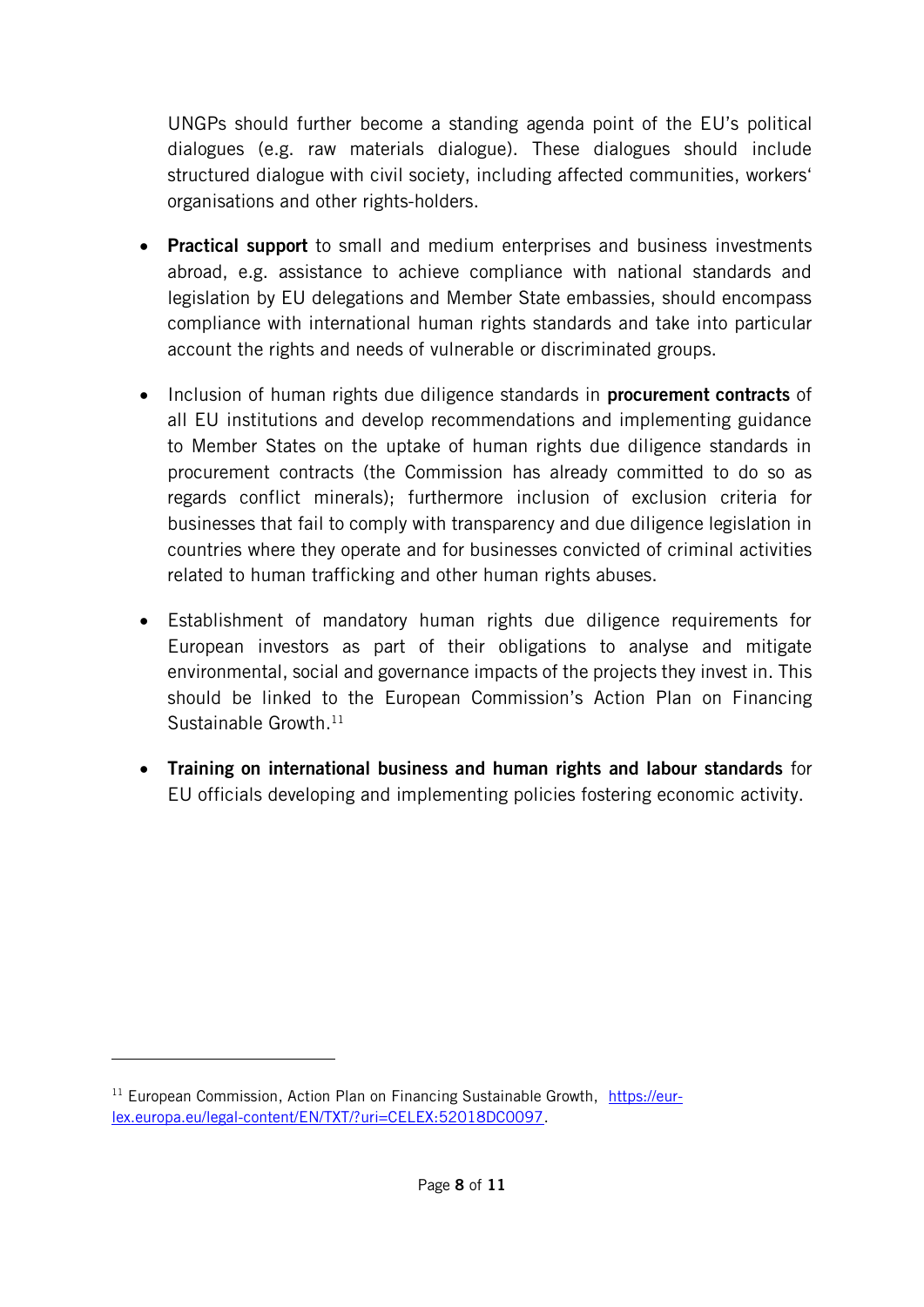### III. PILLAR 3: ACCESS TO REMEDY

The EU AP should pay particular attention to the implementation of the third pillar of the UNGPs. Victims of corporate human rights abuses face considerable legal, procedural, and practical barriers to accessing justice and remedy.<sup>12</sup> In 2017, the FRA outlined these barriers and made recommendations concerning how to address them. 13

The EU AP should lay out how these recommendations will be implemented.

In particular, measures of the EU AP should include, but not be limited to, measures:

- Tackling the overwhelming financial burdens faced by plaintiffs who seek reparations in European courts against companies allegedly involved in human rights abuses, in particular by making collective redress mechanisms available to victims of all harm resulting from alleged business practices. The EU should equally strengthen the standing of third parties and include representative action by not-for-profit bodies, organisations or associations, which act in the public interest and whose statutory objectives are to protect and assist victims of business-related human rights abuse.
- As regards the **applicability of domestic law**, amending Rome II Regulation to allow exceptions to the rule that the applicable law is the law of the place where the harm occurred, such as on "public policy" grounds, through overriding mandatory laws or, in certain circumstance, by giving the claimant the ability to choose the law to apply to their claim. This should ensure that victims of alleged human rights harm have a fair possibility to access remedy, for instance as regards statute of limitation or the scope of damage compensation. In addition, the Commission should provide guidance how to apply these exceptions to make full use of the flexibility available to ensure adequate access to remedy for the victims of the alleged abuse.
- Encouraging Member States to adopt **procedural rules on discovery** allowing plaintiffs to access information in the possession of the defendant corporation or a third party that is relevant to the subject matter of the lawsuit, and sanction

<sup>&</sup>lt;sup>12</sup> Amnesty International, Creating a Paradigm Shift,

[https://www.amnesty.org/en/documents/pol30/7037/2017/en/;](https://www.amnesty.org/en/documents/pol30/7037/2017/en/) International Corporate Accountability Roundtable, European Coalition for Corporate Justice, CORE (2013, 'The Third Pillar: Access to Judicial Remedies for Human Rights Violations by Transnational Business'. Available at: [https://www.icar.ngo/publications/2017/1/4/the-third-pillar-access-to-judicial-remedies-for-human](https://www.icar.ngo/publications/2017/1/4/the-third-pillar-access-to-judicial-remedies-for-human-rights-violations-by-transnational-business)[rights-violations-by-transnational-business.](https://www.icar.ngo/publications/2017/1/4/the-third-pillar-access-to-judicial-remedies-for-human-rights-violations-by-transnational-business)

<sup>&</sup>lt;sup>13</sup> Fundamental Rights Agency; Improving access to remedy in the area of business and human rights at the EU level, http://fra.europa.eu/en/opinion/2017/business-human-rights.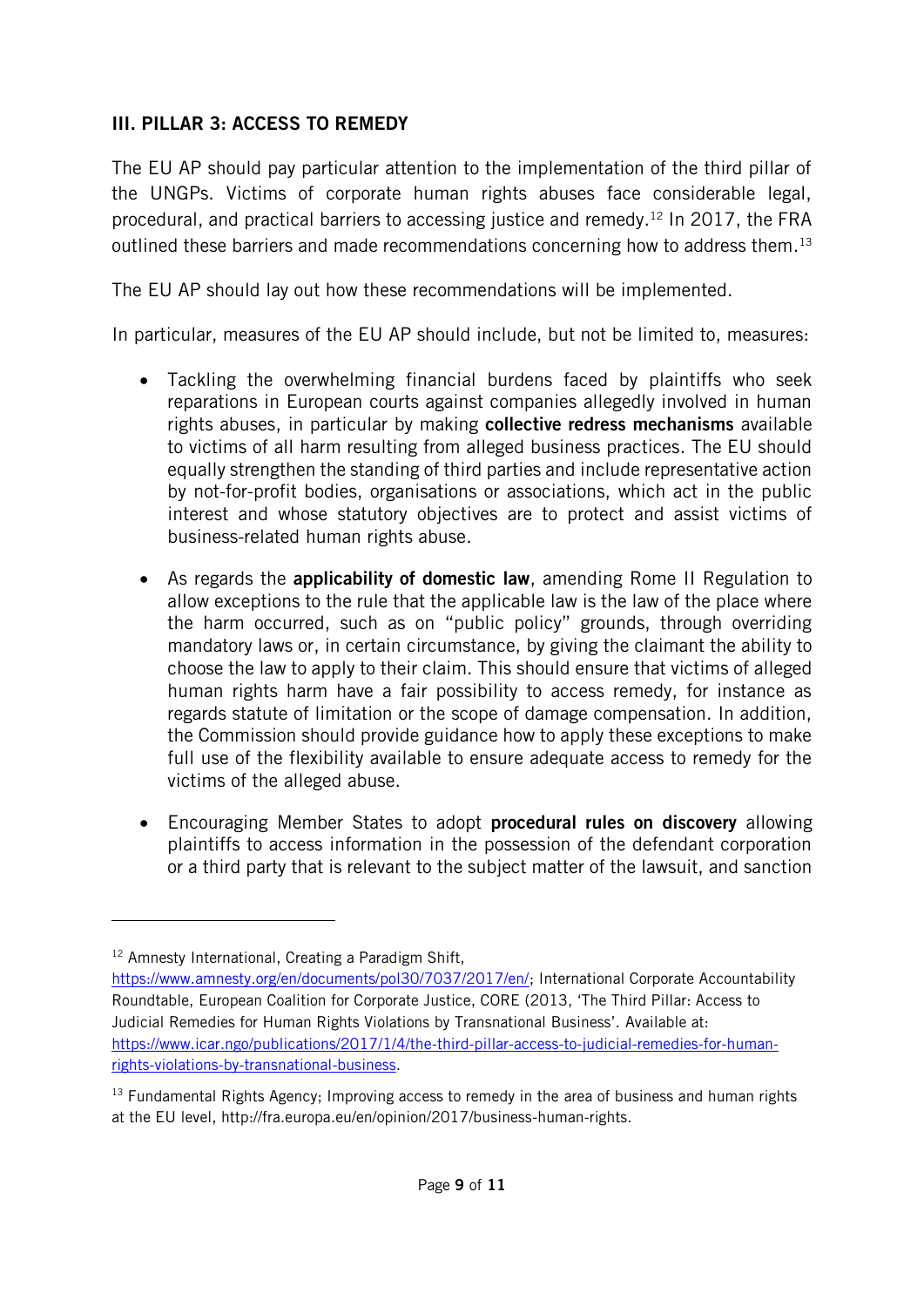failures to produce the requested information. Such rules are typical of Common Law jurisdictions and give practical effect to the right to effective remedy.

- Further encouraging Member States to improve **access to evidence** for plaintiffs in court proceedings through changes to procedures on disclosure of evidence, for instance by establishing a rebuttable presumption that the relevant parent or controlling company is legally responsible for harm caused by the affiliated or controlled company.
- With the aim to ensure that victims of alleged human rights violations in context of business operations enjoy a fair trial or the right to access justice, reviewing the Brussels I Regulation to establish a *forum necessitatis*. EU courts should be able to exercise jurisdiction where there is no other reasonably available forum which could fairly exercise jurisdiction over a dispute.
- Explicitly allowing extra-territorial tort claims against European business entities for harm to life, limb or property to be eligible for support from any future created EU public fund for litigation in support of Fundamental Rights, as is currently under consideration.